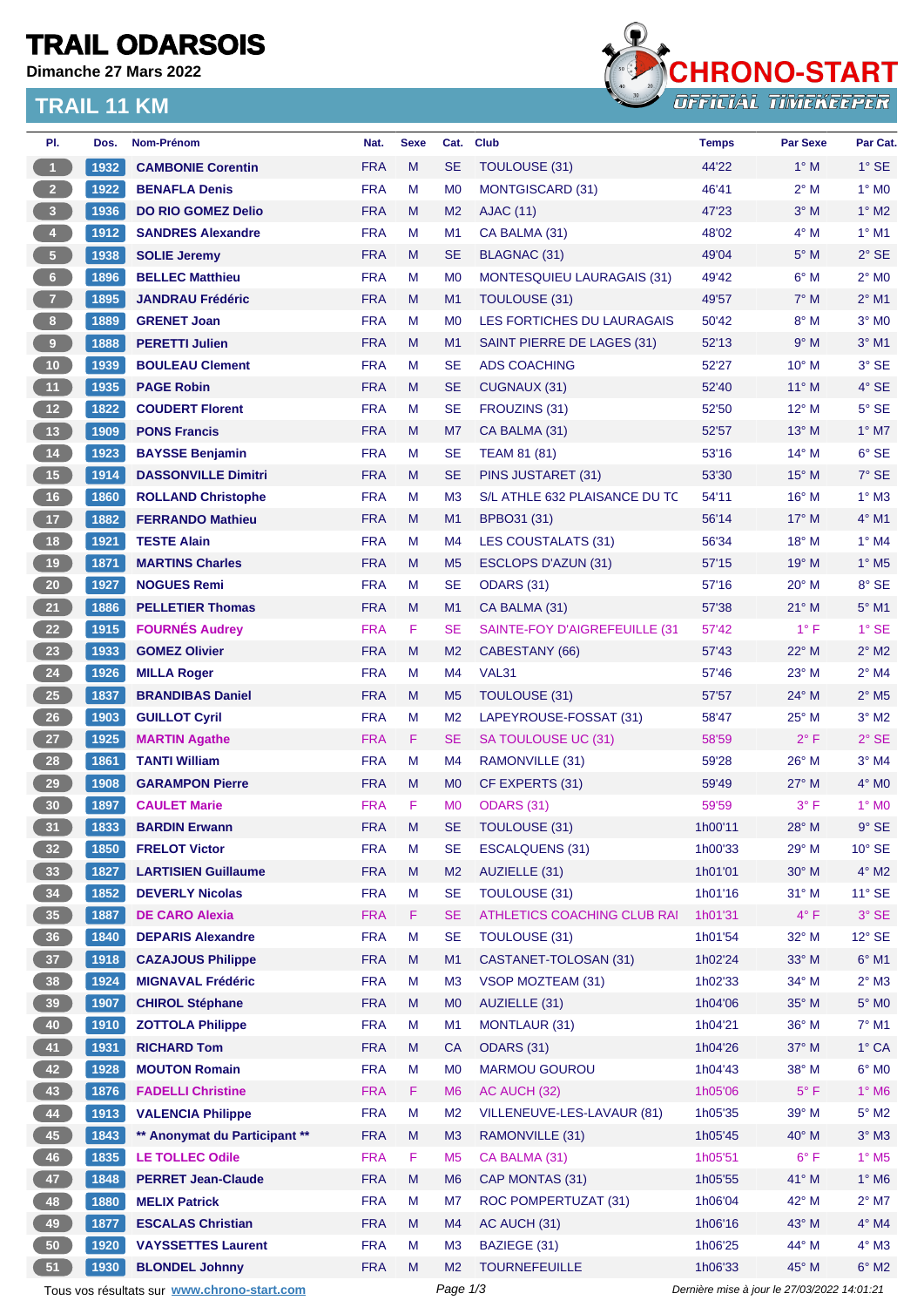# **TRAIL ODARSOIS**

**Dimanche 27 Mars 2022**

### **TRAIL 11 KM**



| PI.                                                                                                    | Dos. | Nom-Prénom                        | Nat.       | <b>Sexe</b> | Cat.           | <b>Club</b>                         | <b>Temps</b> | <b>Par Sexe</b> | Par Cat.                   |
|--------------------------------------------------------------------------------------------------------|------|-----------------------------------|------------|-------------|----------------|-------------------------------------|--------------|-----------------|----------------------------|
| 52                                                                                                     | 1878 | <b>ANTONY Eric</b>                | <b>FRA</b> | M           | M <sub>4</sub> | COLOMIERS (31)                      | 1h06'35      | 46° M           | $5^\circ$ M4               |
| 53                                                                                                     | 1898 | <b>FAGEDET Alexandre</b>          | <b>FRA</b> | м           | <b>SE</b>      | CA BALMA (31)                       | 1h06'44      | 47° M           | $13^\circ$ SE              |
| 54                                                                                                     | 1899 | <b>BRAOUËT Virginie</b>           | <b>FRA</b> | F           | M <sub>0</sub> | <b>TOULOUSE (31)</b>                | 1h06'44      | $7^\circ$ F     | $2^{\circ}$ MO             |
| 55                                                                                                     | 1847 | <b>BLACHAS Rachel</b>             | <b>FRA</b> | F           | M <sub>6</sub> | CAP MONTAS (31)                     | 1h07'08      | $8^{\circ}$ F   | $2°$ M <sub>6</sub>        |
| 56                                                                                                     | 1872 | <b>POLLE Nathalie</b>             | <b>FRA</b> | F.          | M1             | <b>TRACKS ATHLE LISLE JOURDAIN</b>  | 1h07'53      | $9^{\circ}$ F   | $1°$ M1                    |
| 57                                                                                                     | 1881 | <b>FERRANDO PETRISSANS Nicole</b> | <b>FRA</b> | F           | M <sub>1</sub> | BPBO31 (31)                         | 1h08'06      | $10^{\circ}$ F  | $2^{\circ}$ M1             |
| 58                                                                                                     | 1820 | <b>PUJOL Florian</b>              | <b>FRA</b> | M           | <b>SE</b>      | <b>QUINT FONSEGRIVES (31)</b>       | 1h08'25      | 48° M           | $14^{\circ}$ SE            |
| 59                                                                                                     | 1857 | <b>TROTTMANN Eddy</b>             | <b>FRA</b> | M           | <b>SE</b>      | <b>MONTJOIRE (31)</b>               | 1h08'25      | 49° M           | $15^\circ$ SE              |
| 60                                                                                                     | 1900 | <b>LE CORRE Sandrine</b>          | <b>FRA</b> | F.          | M <sub>4</sub> | STE FOY D AIGREFEUILLE (31)         | 1h08'57      | $11^{\circ}$ F  | $1°$ M4                    |
| 61                                                                                                     | 1905 | <b>PELLICCIA Ludovic</b>          | <b>FRA</b> | M           | M <sub>3</sub> | LAPEYROUSE-FOSSAT (31)              | 1h09'05      | $50^\circ$ M    | $5^\circ$ M3               |
| 62                                                                                                     | 1849 | <b>IBAROUDENE Malika</b>          | <b>FRA</b> | F.          | M <sub>3</sub> | CAP MONTAS (31)                     | 1h09'09      | $12^{\circ}$ F  | $1^\circ$ M3               |
| 63                                                                                                     | 1940 | <b>SIRET Maxime</b>               | <b>FRA</b> | M           | <b>SE</b>      | <b>TOULOUSE (31)</b>                | 1h09'30      | 51° M           | $16^\circ$ SE              |
| 64                                                                                                     | 1834 | <b>BORREDON Landry</b>            | <b>FRA</b> | M           | <b>JU</b>      | <b>TOULOUSE (31)</b>                | 1h10'12      | 52° M           | $1^\circ$ JU               |
| 65                                                                                                     | 1911 | <b>MATHIEU Jerome</b>             | <b>FRA</b> | м           | M <sub>0</sub> | BELBERAUD (31)                      | 1h10'12      | 53° M           | $7°$ MO                    |
| 66                                                                                                     | 1885 | <b>POMPÉI Léo</b>                 | <b>FRA</b> | M           | <b>SE</b>      | <b>TOULOUSE (31)</b>                | 1h10'13      | 54° M           | $17^\circ$ SE              |
| 67                                                                                                     | 1863 | <b>GIRONIS Jessica</b>            | <b>FRA</b> | F           | M1             | FTFM LA TOULOUSAINE (31)            | 1h10'31      | $13^{\circ}$ F  | $3°$ M1                    |
| 68                                                                                                     | 1829 | <b>RUFFENACH Marine</b>           | <b>FRA</b> | F.          | <b>SE</b>      | SAINT-ORENS-DE-GAMEVILLE (3)        | 1h10'44      | $14^{\circ}$ F  | $4°$ SE                    |
| 69                                                                                                     | 1868 | <b>DELACROIX Thierry</b>          | <b>FRA</b> | M           | M <sub>5</sub> | TOULOUSE TRIATHLON METROP           | 1h11'38      | 55° M           | $3°$ M <sub>5</sub>        |
| 70                                                                                                     | 1839 | <b>FRANCE-LANORD Sandie</b>       | <b>FRA</b> | F           | <b>SE</b>      | <b>TOULOUSE (31)</b>                | 1h11'38      | $15^{\circ}$ F  | $5^\circ$ SE               |
| 71                                                                                                     | 1892 | <b>CENAC Alexia</b>               | <b>FRA</b> | F           | M <sub>2</sub> | <b>MAURENS (32)</b>                 | 1h11'53      | $16^{\circ}$ F  | $1^\circ$ M2               |
| 72                                                                                                     | 1851 | <b>MOUREMBLES Guillaume</b>       | <b>FRA</b> | M           | M <sub>0</sub> | STADE TOULOUSAIN NAUTIQUE           | 1h12'33      | 56° M           | $8^\circ$ MO               |
| 73                                                                                                     | 1865 | <b>BROUARD Christine</b>          | <b>FRA</b> | F           | M <sub>4</sub> | FTFM LA TOULOUSAINE (31)            | 1h12'50      | $17^{\circ}$ F  | $2°$ M4                    |
| 74                                                                                                     | 1902 | <b>SAINT-AROMAN Ludovic</b>       | <b>FRA</b> | M           | M <sub>0</sub> | CUGNAUX (31)                        | 1h13'34      | 57° M           | $9°$ MO                    |
| 75                                                                                                     | 1929 | <b>STEIN Elodie</b>               | <b>FRA</b> | F           | M <sub>0</sub> | <b>LES FORTICHES DU LAURAGAIS</b>   | 1h13'42      | $18^{\circ}$ F  | $3°$ MO                    |
| 76                                                                                                     | 1891 | <b>ROQUES Marie-Pierre</b>        | <b>FRA</b> | F           | M <sub>3</sub> | CA BALMA (31)                       | 1h14'32      | $19^{\circ}$ F  | $2^{\circ}$ M3             |
| 77                                                                                                     | 1869 | <b>LAVIGNE Martine</b>            | <b>FRA</b> | F           | M <sub>5</sub> | <b>LES FOYSONNES (31)</b>           | 1h15'20      | $20^{\circ}$ F  | $2^{\circ}$ M <sub>5</sub> |
| 78                                                                                                     | 1884 | <b>ROGER Bernard</b>              | <b>FRA</b> | M           | M <sub>5</sub> | PECHABOU (31)                       | 1h15'23      | 58° M           | $4^\circ$ M <sub>5</sub>   |
| 79                                                                                                     | 1821 | <b>ARIS-BROZOU Stéphanie</b>      | <b>FRA</b> | F.          | <b>SE</b>      | FROUZINS (31)                       | 1h15'44      | $21^{\circ}$ F  | $6°$ SE                    |
| 80                                                                                                     | 1901 | <b>CESSE Gilles</b>               | <b>FRA</b> | M           | M7             | STE FOY D AIGREFEUILLE (31)         | 1h16'07      | 59° M           | $3°$ M7                    |
| 81                                                                                                     | 1856 | <b>LE DRET Gaël</b>               | <b>FRA</b> | M           | M <sub>2</sub> | ROGALLE (09)                        | 1h16'23      | $60^\circ$ M    | $7^\circ$ M2               |
| 82                                                                                                     | 1890 | <b>ROQUES Philippe</b>            | <b>FRA</b> | M           | M <sub>3</sub> | CA BALMA (31)                       | 1h16'40      | 61° M           | $6^\circ$ M3               |
| 83                                                                                                     | 1854 | <b>AUROY Juliette</b>             | <b>FRA</b> | F           | M <sub>3</sub> | CAP MONTAS (31)                     | 1h19'55      | $22^{\circ}$ F  | $3^\circ$ M3               |
| 84                                                                                                     | 1819 | <b>GEMIER Maurice</b>             | <b>FRA</b> | M           | M <sub>5</sub> | CAP MONTAS (31)                     | 1h19'55      | 62° M           | $5^\circ$ M5               |
| 85                                                                                                     | 1870 | <b>LIZON Laurent</b>              | <b>FRA</b> | M           | M <sub>3</sub> | SAINT PIERRE DE LAGES (31)          | 1h19'56      | 63° M           | $7^\circ$ M3               |
| 86                                                                                                     | 1845 | <b>LEFEVRE Aurélien</b>           | <b>FRA</b> | M           | <b>SE</b>      | <b>VILLEFRANCHE DE LAURAGAIS (</b>  | 1h21'24      | 64° M           | $18^\circ$ SE              |
| 87                                                                                                     | 1844 | <b>GRAUBY Florence</b>            | <b>FRA</b> | F           | M <sub>0</sub> | <b>VILLEFRANCHE DE LAURAGAIS (:</b> | 1h21'24      | $23^{\circ}$ F  | $4^\circ$ MO               |
| 88                                                                                                     | 1846 | <b>CARVALHO Sandrina</b>          | <b>POR</b> | F           | <b>SE</b>      | <b>VILLEFRANCHE DE LAURAGAIS (:</b> | 1h21'25      | $24^{\circ}$ F  | $7^\circ$ SE               |
| 89                                                                                                     | 1859 | <b>DAL CORSO Dominique</b>        | <b>FRA</b> | F           | M <sub>3</sub> | LES FOY SONNES (31)                 | 1h22'19      | $25^{\circ}$ F  | $4^\circ$ M3               |
| 90                                                                                                     | 1836 | <b>BEAULATON Hugues</b>           | <b>FRA</b> | M           | M <sub>2</sub> | CETAM (31)                          | 1h22'31      | 65° M           | $8^\circ$ M2               |
| 91                                                                                                     | 1841 | ** Anonymat du Participant **     | <b>FRA</b> | M           | M1             | 31(31)                              | 1h22'31      | 66° M           | 8° M1                      |
| 92                                                                                                     | 1826 | <b>GLAYAT ROUSSELLE Laure</b>     | <b>FRA</b> | F.          | M <sub>1</sub> | <b>RAMONVILLE SAINT AGNE (31)</b>   | 1h22'32      | $26^{\circ}$ F  | $4^\circ$ M1               |
| 93                                                                                                     | 1825 | <b>PONCET Anaïs</b>               | <b>FRA</b> | F           | M1             | CETAM (31)                          | 1h22'32      | 27°F            | $5^{\circ}$ M1             |
| 94                                                                                                     | 1838 | <b>GESTA Sébastien</b>            | <b>FRA</b> | M           | M1             | DEYME (31)                          | 1h22'32      | 67° M           | $9^\circ$ M1               |
| 95                                                                                                     | 1893 | <b>BOUBIA Leila</b>               | <b>FRA</b> | F           | M <sub>2</sub> |                                     | 1h23'36      | 28°F            | $2^{\circ}$ M2             |
| 96                                                                                                     | 1862 | <b>CLÉRAC Philippe</b>            | <b>FRA</b> | M           | M <sub>6</sub> | <b>BLAGNAC (31)</b><br>SEYSSES (31) | 1h23'52      | 68° M           | $2^{\circ}$ M6             |
|                                                                                                        |      | <b>DULAURIER Gilles</b>           | <b>FRA</b> | M           | M1             | <b>FULL CONTACT (31)</b>            | 1h24'26      | 69° M           | $10^{\circ}$ M1            |
| 97                                                                                                     | 1904 |                                   |            |             |                |                                     |              |                 |                            |
| 98                                                                                                     | 1855 | <b>TRANIER Anne-Marie</b>         | <b>FRA</b> | F           | M <sub>4</sub> | CAP MONTAS (31)                     | 1h24'58      | $29°$ F         | $3°$ M4                    |
| 99                                                                                                     | 1875 | <b>MUTIN Sophie</b>               | <b>FRA</b> | F           | <b>SE</b>      | <b>TOULOUSE (31)</b>                | 1h25'46      | $30^\circ$ F    | $8^{\circ}$ SE             |
| (100)                                                                                                  | 1867 | <b>ADER Marie</b>                 | <b>FRA</b> | F           | <b>SE</b>      | <b>TOULOUSE (31)</b>                | 1h25'47      | 31° F           | $9°$ SE                    |
| 101                                                                                                    | 1866 | <b>CONTE Christian</b>            | <b>FRA</b> | M           | M <sub>3</sub> | <b>BPBO31 (31)</b>                  | 1h25'47      | $70^\circ$ M    | $8^\circ$ M3               |
| (102)                                                                                                  | 1879 | <b>MANTELLO Francoise</b>         | <b>FRA</b> | F.          | M <sub>5</sub> | <b>SEILH (31)</b>                   | 1h28'30      | 32° F           | $3^\circ$ M5               |
| Tous vos résultats sur www.chrono-start.com<br>Page 2/3<br>Dernière mise à jour le 27/03/2022 14:01:21 |      |                                   |            |             |                |                                     |              |                 |                            |